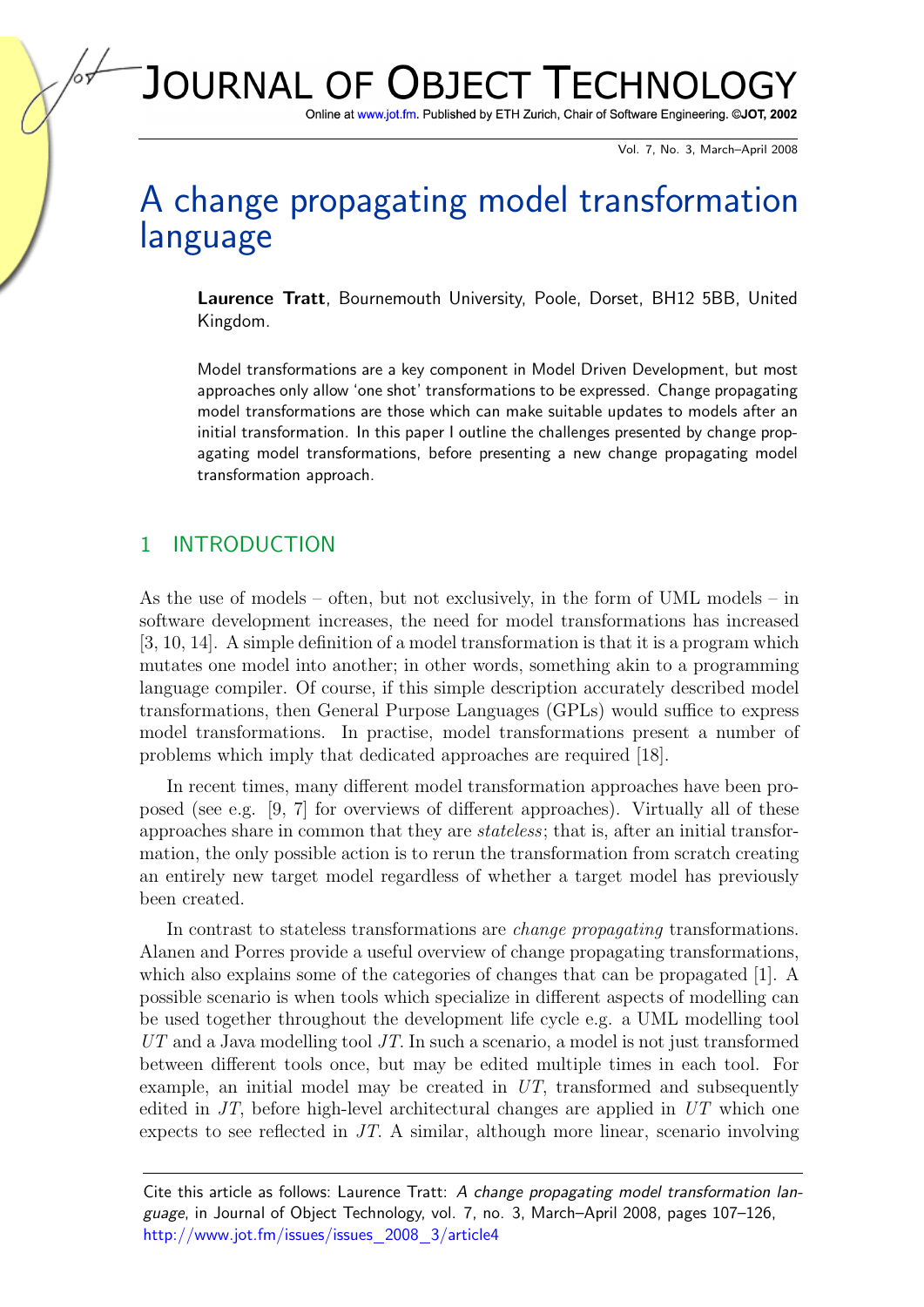incremental model development is explained in Becker et. al [\[2\]](#page-18-5). The general idea underlying such scenarios is of allowing the user to leverage different tools specialities at varying points in the development life cycle. In previous work I outlined some of the other possible uses of change propagating transformations [\[18\]](#page-19-1).

Currently very little focus has been given to the challenging problem of change propagating model transformations. To my knowledge, only three approaches tackle this problem in any way: BOTL [\[4\]](#page-18-6), Johann and Egyed's approach [\[12\]](#page-19-2), and XMOF [\[6\]](#page-18-7). All three approach the problem in very different ways, and with varying degrees of success. From this one can infer that the fundamentals of change propagating model transformations have yet to be identified.

In this paper I present a new approach to change propagating model transformations called PMT. PMT is a follow up to my work motivating the need for change propagating transformations [\[18\]](#page-19-1), and the unidirectional stateless model transformation MT [\[20\]](#page-19-3). This paper is a condensed version of the technical report [\[19\]](#page-19-4) which contains much more detail than the space constraints of journal publication allow. The aim of PMT has not been to present a definitive change propagating model transformation approach; rather the aim has been to explore the practical challenges of implementing a system, and to discover the high-level strategies and design decisions relevant to change propagation. I believe that PMT offers a number of insights into the practicalities of change propagating model transformations, and serves as a solid base from which to build subsequent systems.

This paper is structured as follows. I first give a brief definition of change propagating model transformations, outlining some generic challenges for any change propagating model transformation approach. I then describe by example PMT itself. I conclude by separating out the parts of PMT that are fundamental to change propagation, thus providing a useful basis for future study of change propagating model transformations.

## <span id="page-1-0"></span>2 CHANGE PROPAGATING MODEL TRANSFORMATIONS

A unidirectional change propagating model transformation is considered to consist of a source model and a target model. Typically before the transformation is first run, the source model is populated with one or more model elements, and the target model is empty. After running the transformation for the first time, the target model is populated with model elements. After this the user may then manually edit both the source and target models, adding, removing, and altering elements. At some point the user reruns the transformation and any changes made to the source model should be non-destructively propagated to the target model. The use of the term 'non-destructive' is deliberate: in propagating changes from the source model, any manual updates to the target model must be preserved.

This simple description of change propagation does not include a number of the decisions and challenges that any particular approach must consider. I believe that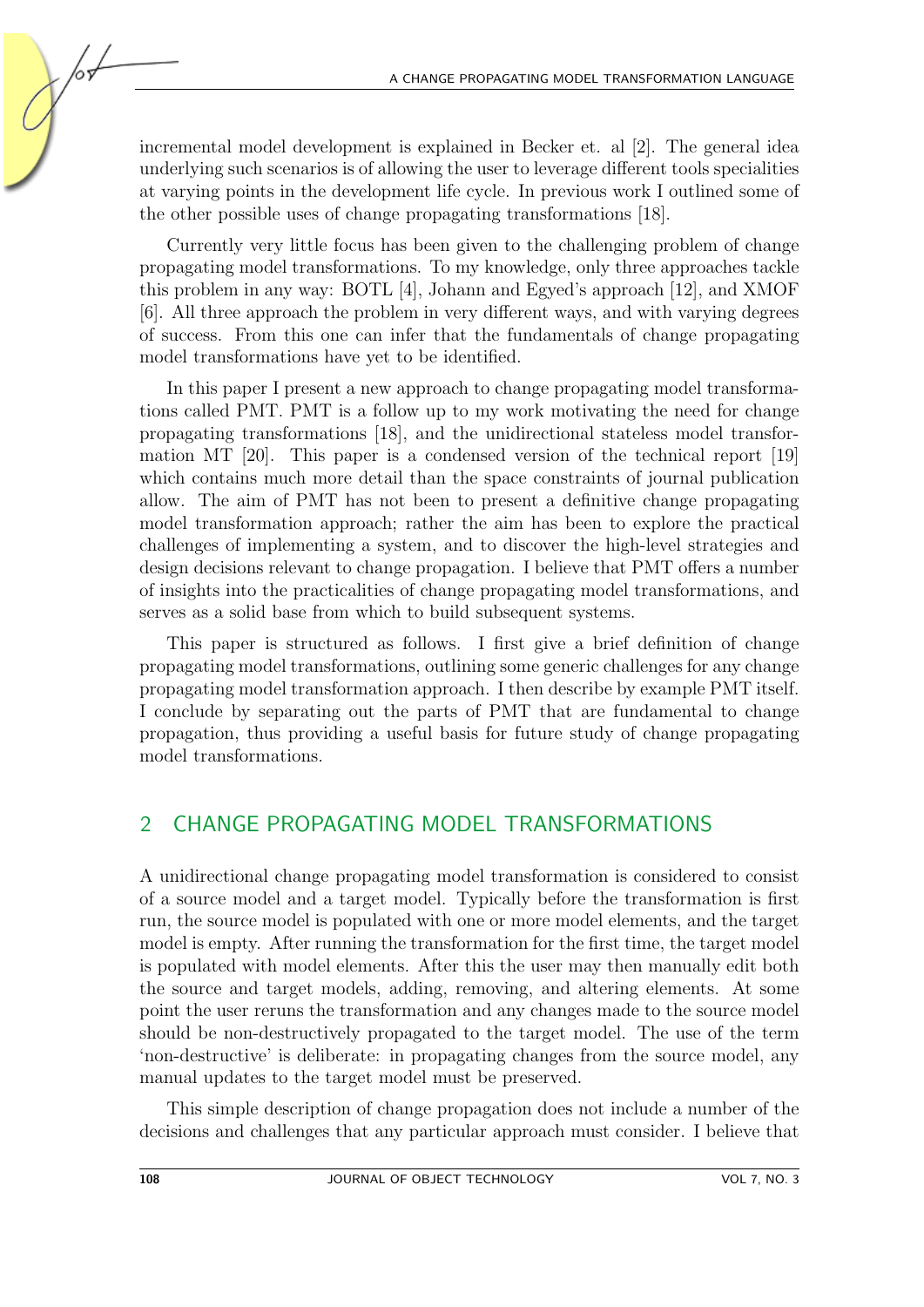the following list (though not exhaustive) contains many of the major decisions and challenges:

- Checking or updating propagation. At a minimum, a change propagation approach may tell the user where changes need to be made to the target model to make it conformant; at the other extreme an approach may forcibly update the target model without informing the user of which changes will be made.
- Manual or automatic change propagation. [\[21\]](#page-19-5) outlines a framework where changes to the source model are extract as change deltas which are then passed to delta transformations which apply the change delta to the target model. I term this manual change propagation since a potentially unlimited number of delta transformations need to be manually written to propagate changes. In contrast, automatic change propagation is when an approach can propagate arbitrary changes without manual help. Some systems may use a mix of both approaches [\[5\]](#page-18-8).
- Batch or immediate propagation. Batch change propagation takes a number of changes from the source model and propagates them to the target model only when explicitly requested to do so by the user. The concept of immediate change propagating transformations is defined in [\[6\]](#page-18-7). An immediate change propagating transformation propagates changes to the target model as soon as the source model is changed. Unlike a batch mode change propagating transformation, which implicitly propagates multiple changes when run, an immediate mode change propagating transformation propagates small changes, which can be viewed as being semi-atomic.
- Relating source and target model elements. Every change propagating approach requires a mechanism that relates (or somehow distinguishes), the specific target model elements created by a given rule relative to specific source elements. The distinguishing of elements is vital to ensure that target elements are modified, created or removed correctly during change propagation.
- Detecting elements for removal. Removing source model elements should lead to the relevant elements in the target model also being removed (provided such removals preserve the property of non-destructivity of manual changes).
- Checking correctness of propagation and conflict resolution. Some changes made to a source model may not be able to be propagated successfully to the target model. For example, when propagating an element newly added to the source model, a conflict may arise with an element already present in the target model.
- A lengthier discussion of these items can be found in [\[19\]](#page-19-4).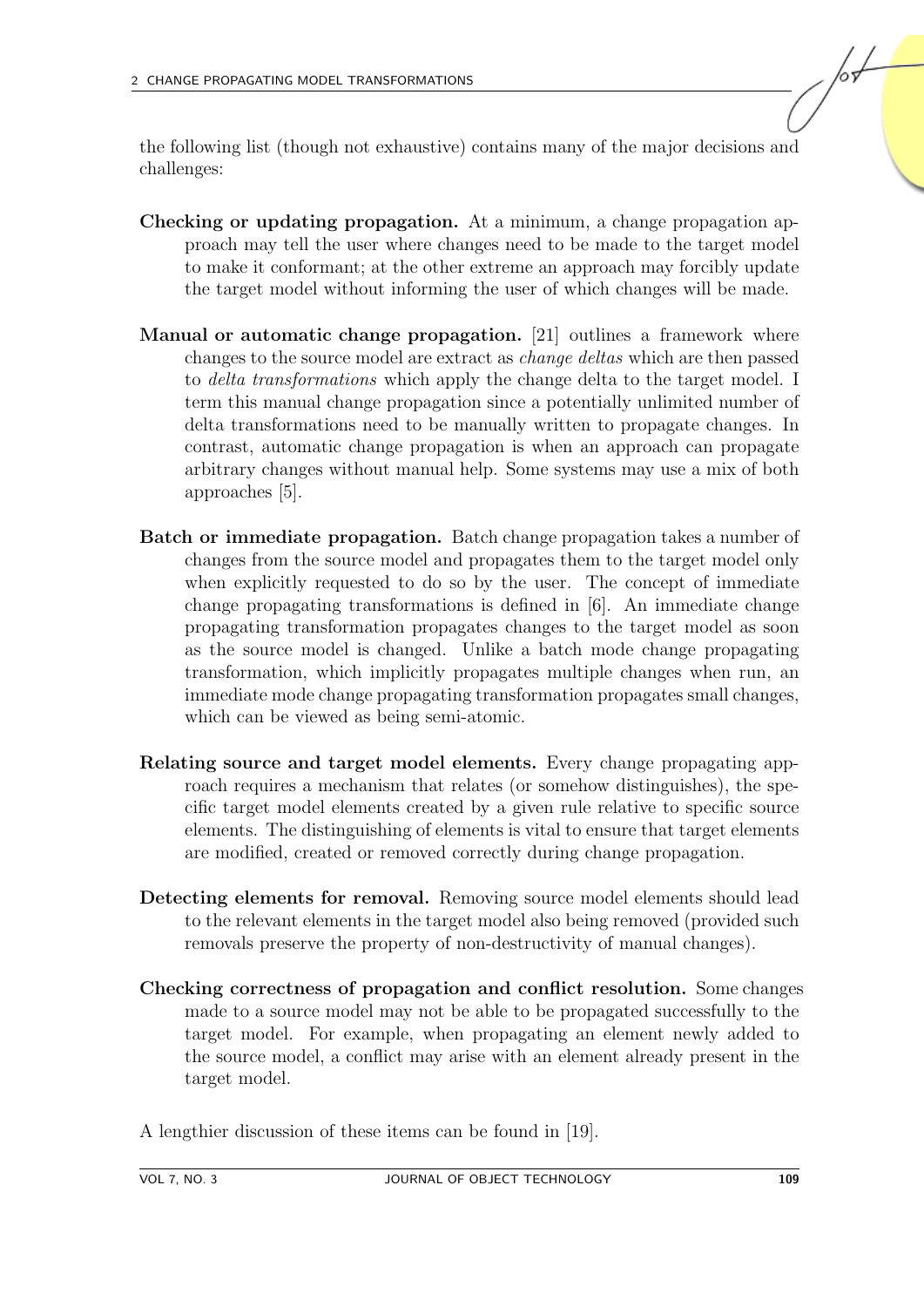## 3 PMT

PMT is a new approach to change propagating transformations. In terms of the design decisions enumerated in section [2,](#page-1-0) PMT can be said to be a fully automatic, batch, change propagation approach, which relates source and target elements by their identifiers, and which has user controllable correctness checking built in. The details of this broad overview will be filled in as this paper progresses. PMT is, at a low level, a fork of the MT model transformation language  $[20]$ ; many of the mundane details of MT apply equally to PMT and are not repeated here. As with MT, PMT is defined as a DSL within the Converge language [\[17\]](#page-19-6). However whereas MT is in essence an imperative model transformation language, PMT is in essence declarative.

PMT is interesting for several reasons. As well as being one of the first published change propagating model transformation approaches, it is the first with a publicly available implementation. It is also perhaps unusual in that while it is overall a declarative model transformation approach – where rules define a relationship between source and target model elements – it is housed within an imperative language, and rules can themselves contain arbitrary chunks of imperative code. Thus in PMT the dividing line between imperative and declarative – always somewhat contentious terms – is extremely blurred.

#### An overview of PMT

A PMT transformation has a name and consists of one or more rules, the ordering of which is significant. Rules are declarations, implemented as functions, which define the source elements they match against, and the target elements that should exist in the target model given a successful match. Rules are comprised of: a source matching clause containing one or more source patterns; an optional when clause on the source matching clause; a target producing clause consisting of one or more expressions; and an optional where clause for the target production clause.

A PMT transformation takes in one or more source elements, which are referred to as the root set of source elements. The transformation then attempts to transform each element in the root set of source elements using one of the transformations rules, which are tried in the order they are defined. If a given element does not cause any rule to execute then an exception is raised and the transformation is aborted. The general form of a PMT transformation is as follows:

```
import PMT
$<<PMT.mt>>:
  transformation transformation name
 rule rule name :
    srcp:
      pattern_1 ... pattern_n
```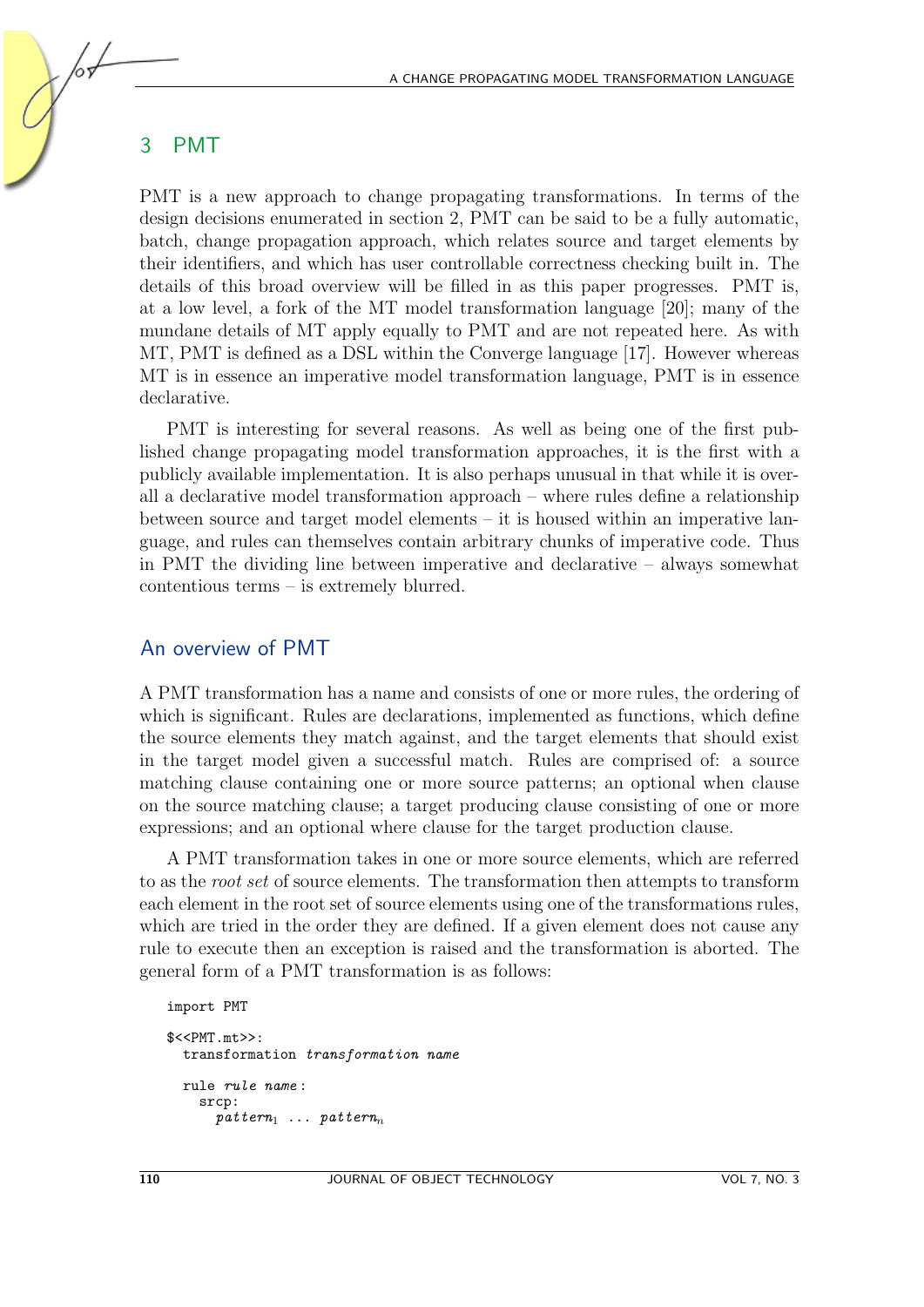```
src when:
  expr
tgtp:
  expr_1 \ldots \text{expr}_ntgt where:
  expr_1 \ldots expr_n
```
The import statement is a normal expression in the Converge language and imports the MT module. DSL blocks are introduced by  $\text{S}\ll 1.$   $\gg$  – in this example an PMT model transformation DSL block. Since Converge is an indentation based language, all code indented from the  $K<sub>1</sub>$  mt>> line is part of the DSL block; note that code preceding \$<<MT.mt>> is normal Converge code, as is any code following the DSL block. As this example shows, a Converge DSL can conform to an arbitrary grammar. A DSL block is translated into a Converge abstract syntax tree using Converge's compile-time meta-programming facilities. Arbitrary Converge code can be embedded inside the DSL block itself (see [\[17,](#page-19-6) [20\]](#page-19-3) for more details on these mechanisms).

The srcp and srcp when clauses are collectively said to form the *source clauses*; similarly the tgtp and tgtp when clauses are collectively said to form the *target* clauses. Transformation rules contain normal Converge code in expressions; such expressions can reference variables outside of the model transformation DSL fragment. Users can thus call arbitrary Converge code, allowing them a means to extend the model transformation approach as necessary. This is an important aspect of PMT since it allows users to use normal Converge functions arbitrarily, and without penalty; this stands in contrast to many model transformation approaches which provide a 'closed world' which can not easily be extended.

## Pattern language

<span id="page-4-0"></span>PMT's pattern language is a super-set of that found in the QVT-Partners approach. PMT defines a number of *pattern expressions*: model element patterns, set patterns, variable bindings, and normal Converge expressions. Model element patterns are of the form  $(Class, \; \leq self \; var)$  [slot name == pattern]. A model element pattern matches against a model element of type Class, and then checks each *slot comparison slot name* against a pattern *pattern*. If the type check, or any of the slot comparisons, fails then the entire model element pattern fails. In general, any of the standard Converge comparison operators (e.g. ==, >= etc.) can be used in slot comparisons, and the same slot name may be involved in multiple comparisons in any given model element expression. If the type of the model element pattern, or any slot comparisons, fail then the model element pattern itself fails. Set patterns are directly analogous to those found in functional languages such as Haskell. Variable bindings  $\langle v \rangle$  intuitively mean 'match anything and bind to v'. If the same variable binding appears more than once in the same scope, all instances of that variable name must match against equivalent objects (the QVT-Partners approach does not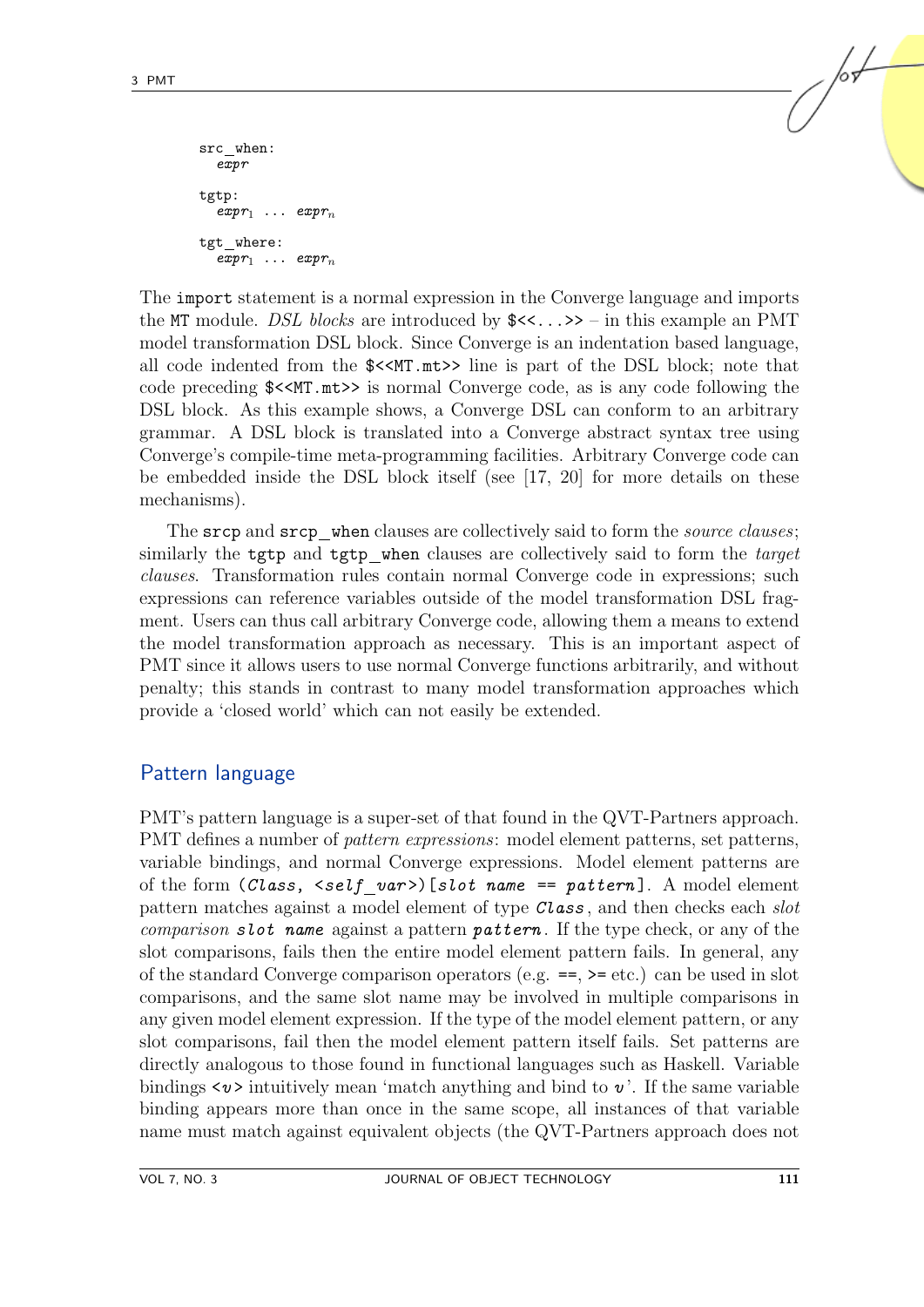define its own notion of equality, instead inheriting it from the MOF [\[15\]](#page-19-7)). Converge expressions, when used as patterns, match only against a model element which compares equal to the evaluated Converge expression. If a model element expression successfully matches against a model element, then the model element is bound to the optional self variable self var.

As a trivial example of a model element pattern, assuming an appropriate metamodel, the following example will match successfully against a Dog model element whose owner is not Fred, binding the matching  $\log$  element to the variable d and its name to n:

 $($ Dog,  $\langle d \rangle$  $[name ==  $\langle n \rangle$ , owner ==  $(Person)$  $[name != "Fred"]$$ 

## Execution strategy

PMT can execute as both as both a full and semi-conservative updating propagation approach, and the two modes can be arbitrarily intertwined. When PMT is executing in fully conservative mode, it forcibly propagates only those changes which do not interfere with any existing target model elements; in semi-conservative mode it attempts to forcibly propagate all changes. In both cases, the overall execution strategy is the same: PMT executes, attempting to make the source and target models conformant with respect to each other and the transformation.

The use of the phrase 'make the source and target models conformant with respect to each other and the transformation' is deliberate: a PMT transformation is essentially a constraint, and for any given transformation and a particular source model there may potentially be many conformant target models (and vice versa). Making a target model conformant may require elements being added, altered, or removed from the target model. The way in which the relationship between source and target elements is specified, and the process by which the update of the target model occurs are the two defining aspects of PMT.

## A PMT transformation's stages

The stages of a PMT transformation are as follows:

- 1. Take a source model, and an empty target model and transform the source model. This stage – if taken in isolation and viewed as a black box – is simply that of a standard unidirectional model transformation. After the transformation has executed, the source and target models, together with tracing information created, are stored in some fashion.
- 2. The user may make arbitrary changes to both the source and target models, independent from one another.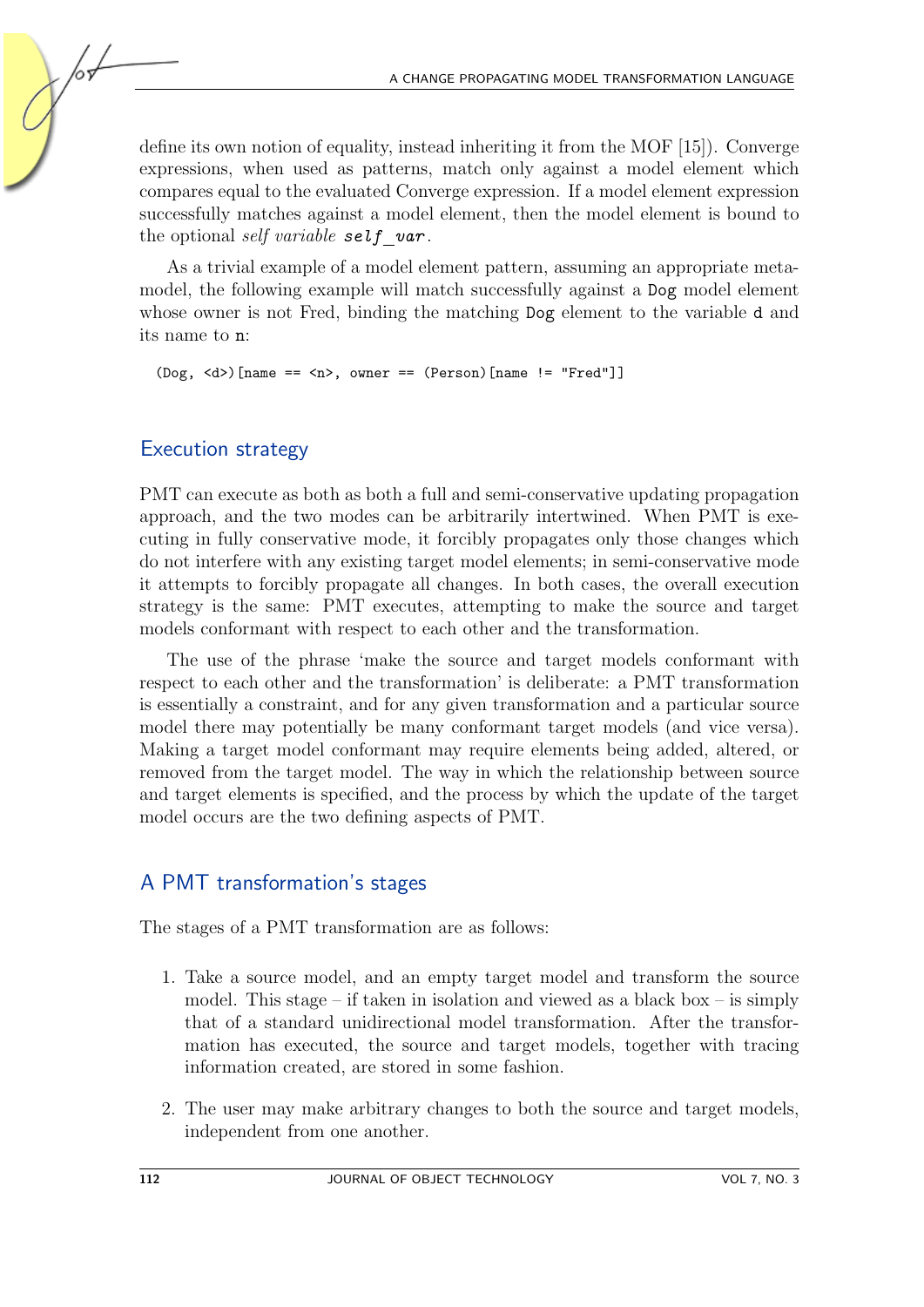3. The user then requests that the changes they have made to the source model are propagated non-destructively to the target model. The transformation is reinitialized with the updated source and target models, and the tracing information from the previous execution. The execution of the transformation then propagates changes from the source model to the target model. After the transformation has executed, the source and target models, together with the new tracing information created are once again stored.

At this point, the sequence moves back to stage 2.

## <span id="page-6-2"></span>4 EXAMPLE

The example I use in this paper is a version of the standard 'class to relational model' transformation [\[16\]](#page-19-8), reduced in complexity in the interests of brevity. The 'Simple UML' meta-model is shown in figure [1,](#page-6-0) and the relational database meta-model in figure [2.](#page-6-1) Essentially each class is translated to a table. One or more of a classes attributes must be marked as being part of its primary key; attributes either have a primitive (e.g. integer, string) type or refer to another class for their type; if an attributes' type is that of another class, the primary key of that class is used as a foreign key (recursively, and possibly spanning multiple columns).



Figure 1: Extended 'Simple UML' meta-model.

<span id="page-6-1"></span><span id="page-6-0"></span>

| Table        | cols<br>*{ordered}    | Column                        |  |
|--------------|-----------------------|-------------------------------|--|
| name: String | pkev<br>$*$ fordered) | type : String<br>name: String |  |

Figure 2: Extended relational database meta-model.

The transformation itself is as follows:

```
1 import PMT.mt
\overline{2}3 $<<PMT.mt>>:
4 transformation Classes_To_Tables
5
6 rule Class_To_Table:
7 srcp:
8 (Class, \langle c \rangle [name == \langle n \rangle, attrs == \langle A \rangle]
9
10 tgtp:
11 (Table)[name == n, cols == all_columns, pkey == primary_key_columns]
12
13 tgt where:
```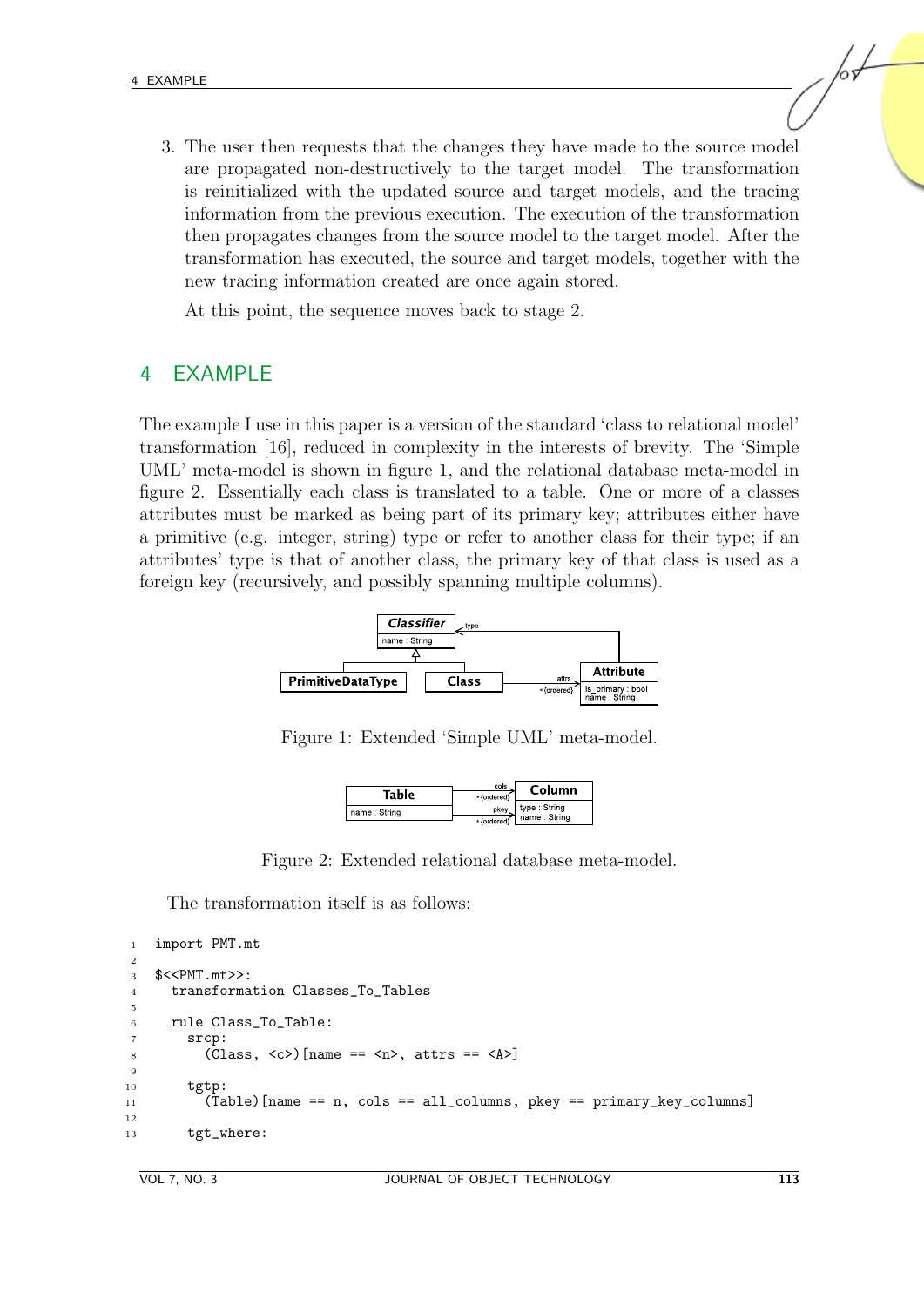```
14 all_columns := []
15 primary_key_columns := []
16 for attr := A.iterate():
17 new_columns := self.transform([""], [attr]).flatten()
18 all_columns.extend(new_columns)
19 if attr.is_primary == 1:
20 primary_key_columns.extend(new_columns)
2122 rule Attr_Class_To_Columns:
23 srcp:
24 (String, <prefix>)[]
25 (Attribute)[name == \langle n \rangle, type == (Class)[name == \langle cn \rangle, attrs == \langle CA \rangle]]
26
27 tgtp:
28 self.transform([concat_name(prefix, n)], [ca]) for ca := CA.iterate()
29
30 rule Attr_PDT_To_Columns:
31 srcp:
32 (String, <prefix>)[]
33 (Attribute)[name == <n>, type == (PrimitiveDataType)[name == <pn>]]
34
35 tgtp:
36 [(Column)[name == concat_name(prefix, n), type == pn]]
```
The overall structure of this transformation is hopefully relatively straightforward even if some of the finer details are not. The Class To Table rule ensures that each class transformed into a table in the target model. Attr\_PDT\_To\_Columns transforms an attribute with a primitive type into a single column. Attr\_Class\_To\_-Columns transforms an attribute whose type is another class into one or more columns, building up the prefix of the eventual column(s) name. concat name( $\mathfrak{p}$ , n) is a normal Converge function which concatenates the string p with n (separating the two by an underscore) if p is empty, otherwise returning n.

Three features in this transformation need extra explanation in the context of this paper. First, the self variable in Converge code is analogous to this in Java — PMT transformations are in fact translated to a Converge class, and one can thus access specific rules and so on via the self variable. Second, the transform function used throughout the transformation is also present in every PMT transformation. It takes an element(s) in, and successively tries every transformation rule in the transformation using the arguments passed to it, attempting to find one which executes given the element(s) as input. If no rule executes, the  $transform$  function raises an error. The transform function is used internally by PMT to transform each element in the root set but, as in this example, may be called at will by the user. Third the for keyword in target pattern of the Attr Class To Columns rule is used to generate multiple target elements; essentially for each time time that the expression on the right hand side of the for expression evaluates successfully (using the standard Converge semantics), a new target element will be created.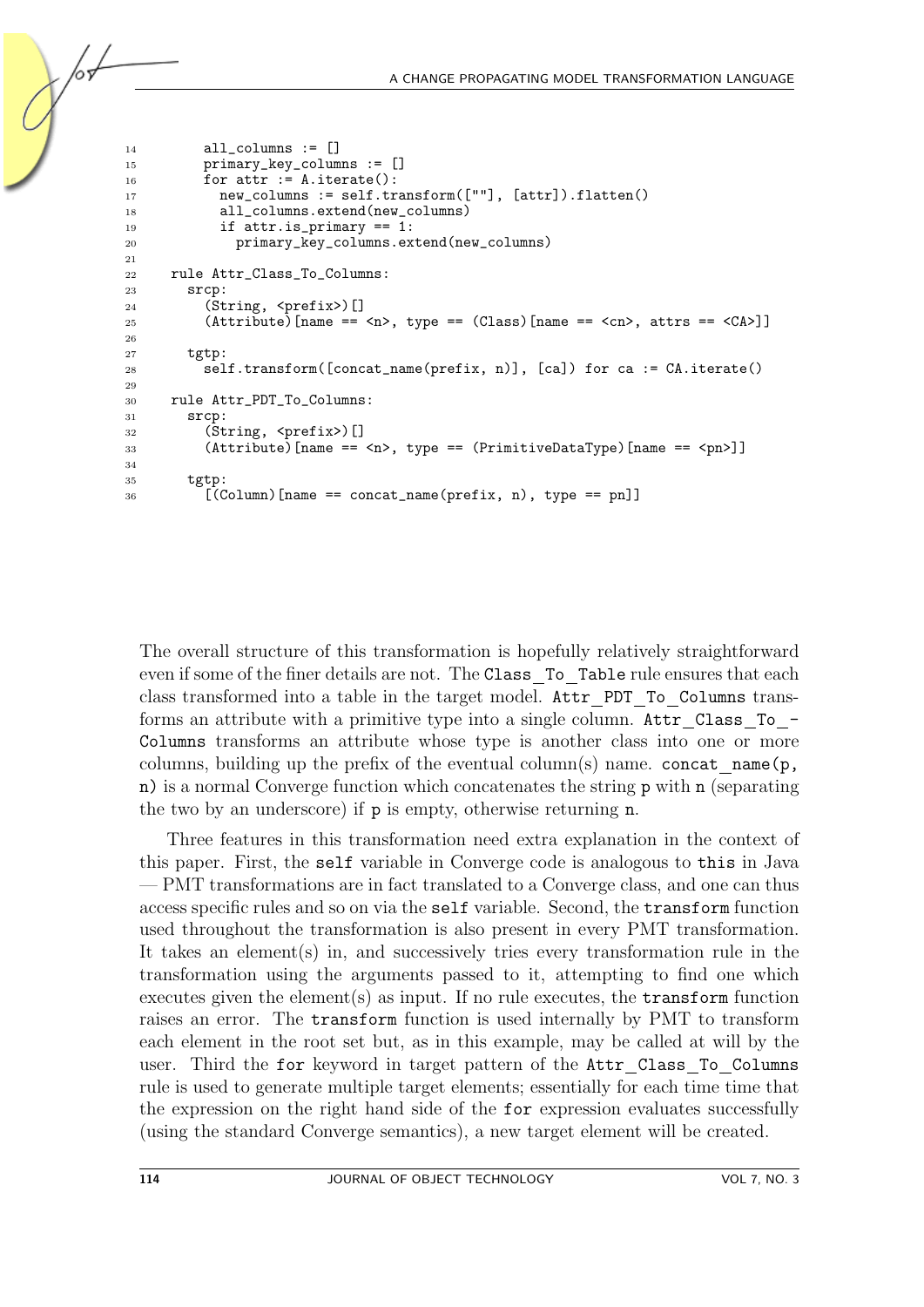## Example execution

Figures [3](#page-8-0) and [4](#page-8-1) shows the automatic visualization of a source model and resulting target model from running the transformation of the previous section, in UML object diagram format. The relationship between source and target is simple at this stage; the main detail to note is that source models are always presented in blue, and target models in green.



<span id="page-8-0"></span>Figure 3: Source 'Simple UML' model.



<span id="page-8-1"></span>Figure 4: Target relational database model.

At this point, we make the following changes to the source and target models: we rename the Item class to Stock Item; remove the items attribute from Order, replacing it with a Order Item class that can track changing stock prices over time; and we change the name of the Order table in the target model to Cust Order. The source model at this point looks as in updated source simple UML model.



<span id="page-8-2"></span>Figure 5: Updated source 'Simple UML' model.

After re-running the transformation, the target model looks as in [6.](#page-9-0) The obvious difference in figure [6](#page-9-0) is the large number of model elements in red, which denote /or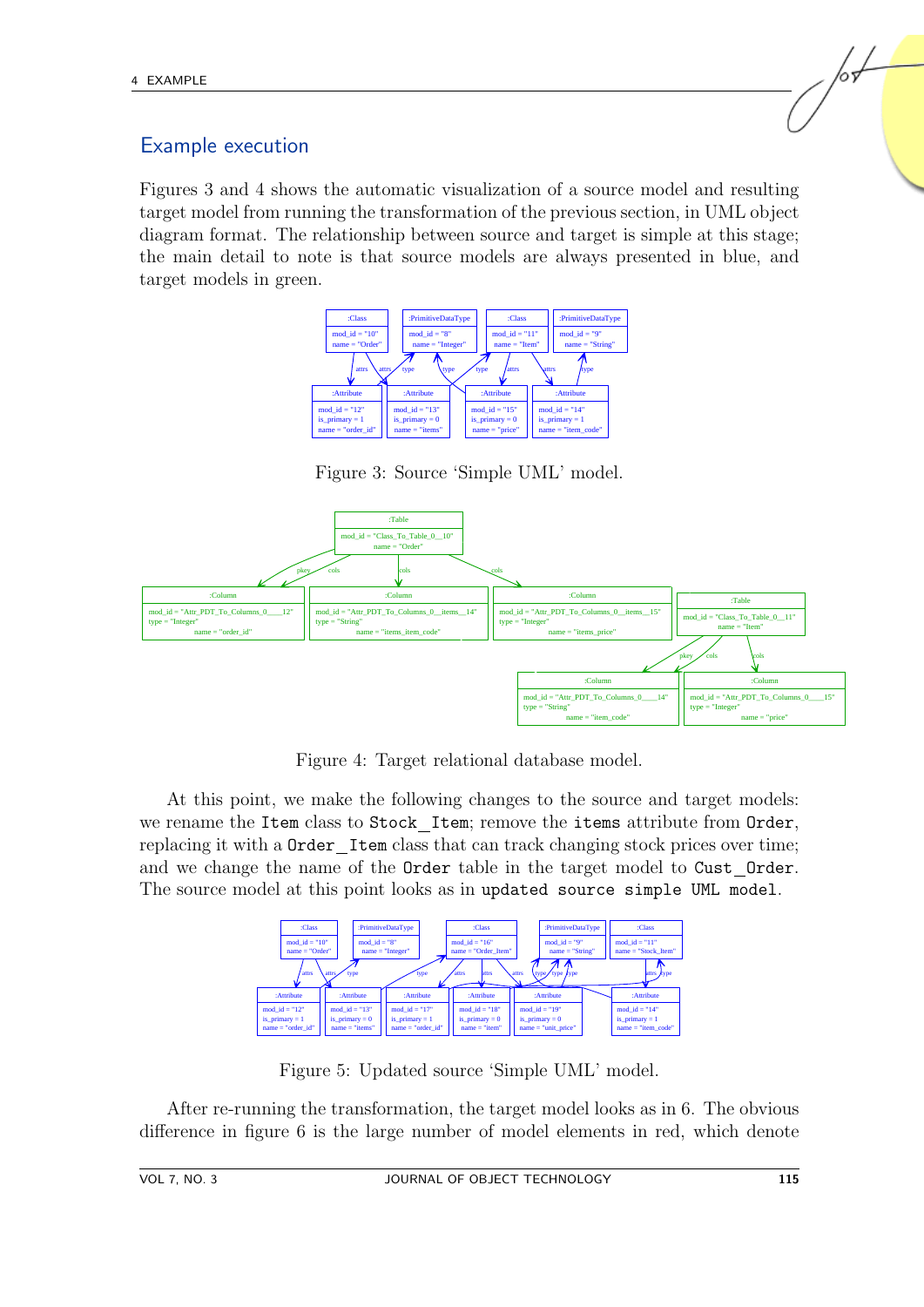conflicts. The reason for these red elements is that the transformation defined in section [4](#page-6-2) is a fully conservative transformation. When the transformation is run (initially or subsequently), it attempts to transform source elements; those which it can transform without interfering with pre-existing target model elements are transformed (hence the appearance in figure [6](#page-9-0) of the new Order Item table). Those source elements which would interfere with pre-existing target model elements are labelled in red.

In the following subsections I go into more detail about conflicts, how PMT relates source and target model elements, and how PMT transformations can be turned from semi-checking into updating change propagation approach.



<span id="page-9-0"></span>Figure 6: Updated target relational database model.

## **Conflicts**

<span id="page-9-1"></span>Figure [6](#page-9-0) shows a number of model elements in red. Elements and links shown with solid red lines are those which need to be added to the target model in order to make it conformant; elements and links shown with a dashed red line to be removed. Boxes with rounded corners are informational (saying that a particular slot in an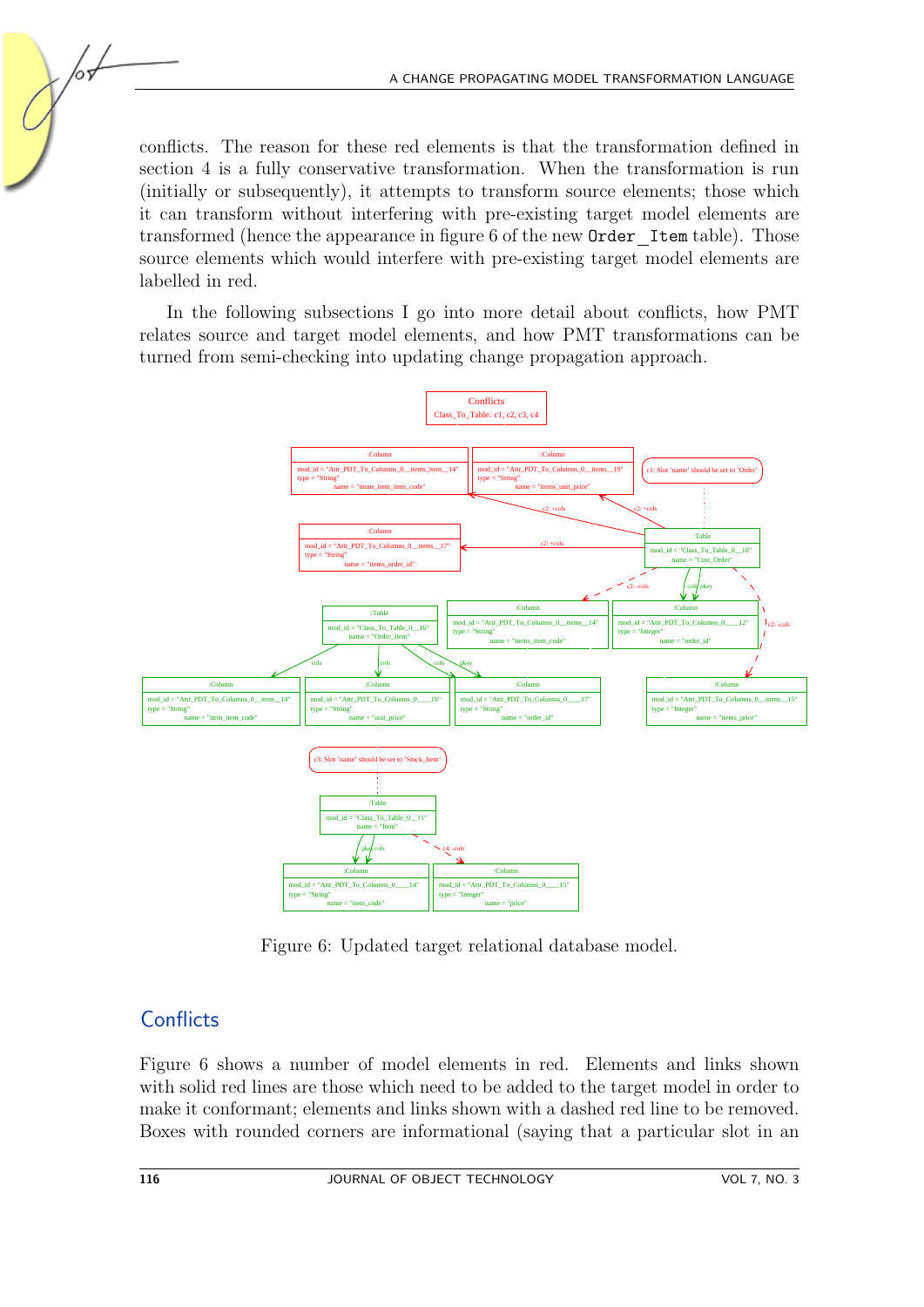element needs to be changed and so on). Collectively these conflicts constitute what can be thought of as a visual 'diff' [\[11\]](#page-19-9); if all of the changes indicated are made, then the source and target models are conformant with each other relevant to the transformation.

There is also other interesting, and sometimes important, information that can be gleaned from figure [6.](#page-9-0) At the top of the figure is a legend box which records which rules led to conflicts being generated; it is deliberately similar to the visualization of traces in the MT model transformation language [\[20\]](#page-19-3). In the case of figure [6,](#page-9-0) one can see that four separate executions (labelled c1 to c4) of the Class To Table rule led to conflicts. Each conflict in the diagram itself is labelled with one of these executions; as can be seen from execution c2, multiple conflicts may result from one execution of one rule. By looking at the execution number on an element or link, one can determine not only which rule led to the conflict, but whether other elements were involved in the same execution of that rule.

One question raised by figure [6](#page-9-0) is: why are two cols links from the Cust Order element in dashed red, but not the elements to which the links point? This is tackled in section [5.](#page-15-0)

#### Relating source and target model elements

Up until now I have been deliberately vague as to how PMT knows which source and target elements are related to each other. There are three main ways that one can imagine determining this relationship: by key, by tracing information, and by identifier. In this section I briefly outline these mechanisms, before discussing PMTs approach to relating elements.

#### Element relation mechanisms

The three main mechanisms for relating elements, and their pros and cons, can be summarised as follows:

Relating elements by key This involves relating elements by a collection of attributes which, collectively, uniquely identify any given element (as in the standard database notion of key) and is advocated by the DSTC QVT approach [\[8\]](#page-18-9). Transformations thus only need to know about the relation of source and target element keys; other information in model elements is essentially irrelevant.

There are two problems with this method. The first is that by requiring models to define keys, an extra burden is placed on the user. Although this is often trivial, it can be difficult when elements have no natural key. The second is more fundamental, and relates to the fact that, after the initial transformation, the user can not safely change source or target elements keys since changing a keys value means the transformation may no longer correctly relate elements.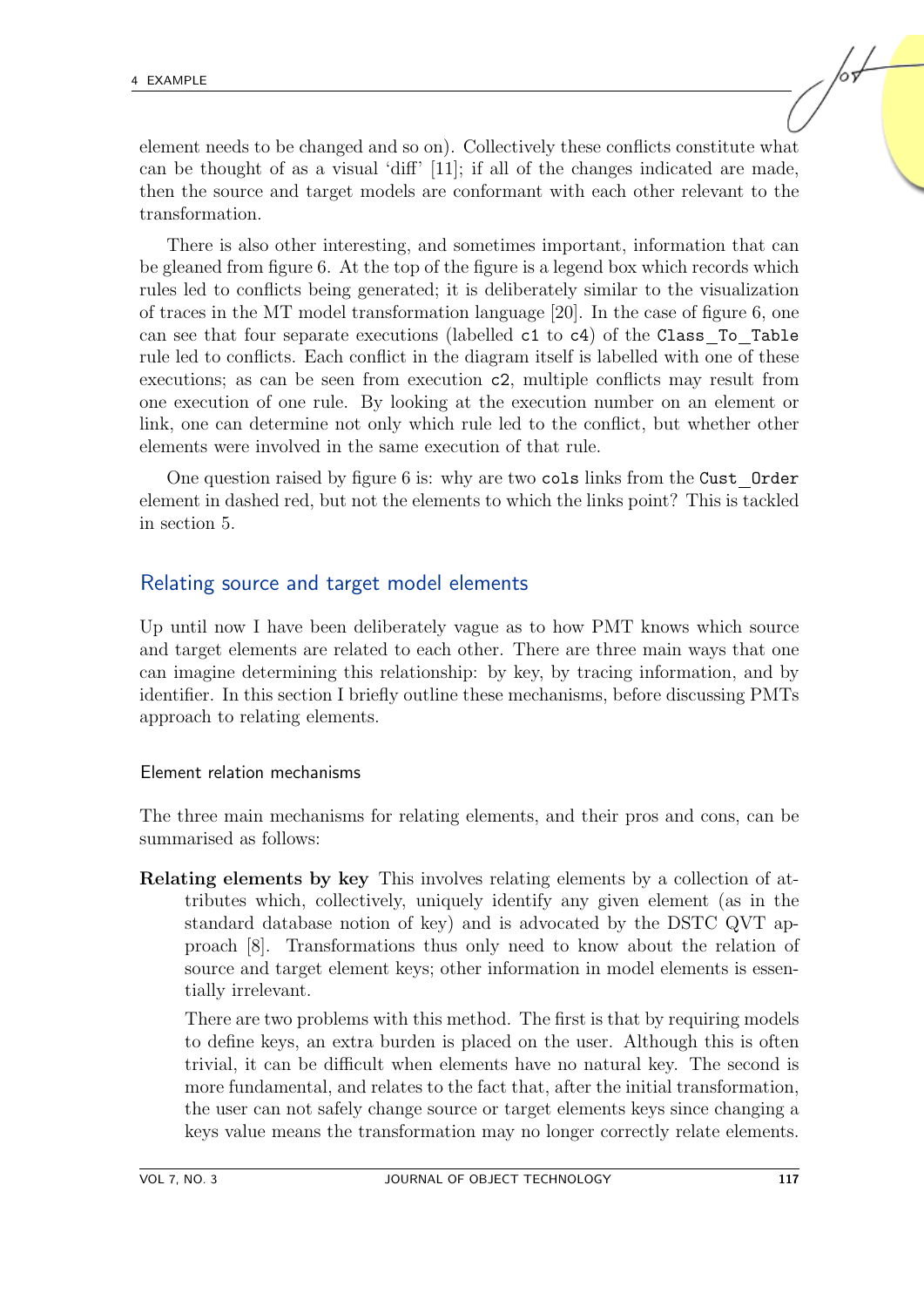Relating target elements via tracing information Tracing information relates which source elements led to the creation of particular target elements. As this information is created by PMT already – PMT uses the same tracing creation scheme as  $[20]$  – it seems like a good candidate to relate source and target elements. However, as shown in [\[20\]](#page-19-3), there are various different tracing information creation mechanisms. The success of a change propagation algorithm then depends on factors such as the coverage and granularity of the recorded tracing information. For example, while the default tracing information generated by PMT records which target elements were created by a rule from specific source elements, it does not generate enough information to know which part of the rule created which target element. Such information may be vital for an accurate change propagation algorithm.

There is thus a potential tension between the different uses of tracing information. The type of tracing information desirable for change propagation may be very different from that required by a user to understand transformations on their model. However, assuming that it is suitably detailed, tracing information is sufficient as the sole means of distinguish elements for change propagation.

Distinguishing target elements by identifier A technique that can ultimately be seen as a slight variation on distinguishing target elements by tracing information was outlined by Johann and Egyed in [\[12\]](#page-19-2), and independently by this author in [\[18\]](#page-19-1). When a target element is created it is given an identifier which contains, at a minimum, the concatenated identifiers of all the source elements which led to the creation of the target element. Henceforth I refer to this as the target element identifier. Note that the target element identifier may be in addition to an elements standard identifier, and that conceptually there is no requirement that this new identifier be a single field.

Conceptually this technique does not add any additional power over using tracing information to distinguish elements. Indeed, a simple concatenation of the source elements identifiers means that the target element identifier is merely an alternative way of storing information that can in theory be directly derived from suitably fine-grained tracing information. However extra information can be easily stored in the target element identifier, if required, to allow a transformation to encode information which may not be present in tracing information. This then allows tracing information to be used for other purposes. Furthermore this then means that tracing information need neither have complete coverage, nor be fine-grained; as such, tracing information can be recorded in a fashion which gives it the greatest utility to the user.

## PMTs approach to relating elements

Since it is the approach with the least cons, PMT distinguishes target elements by identifier. In simplified terms, a rule concatenates together the identifiers of the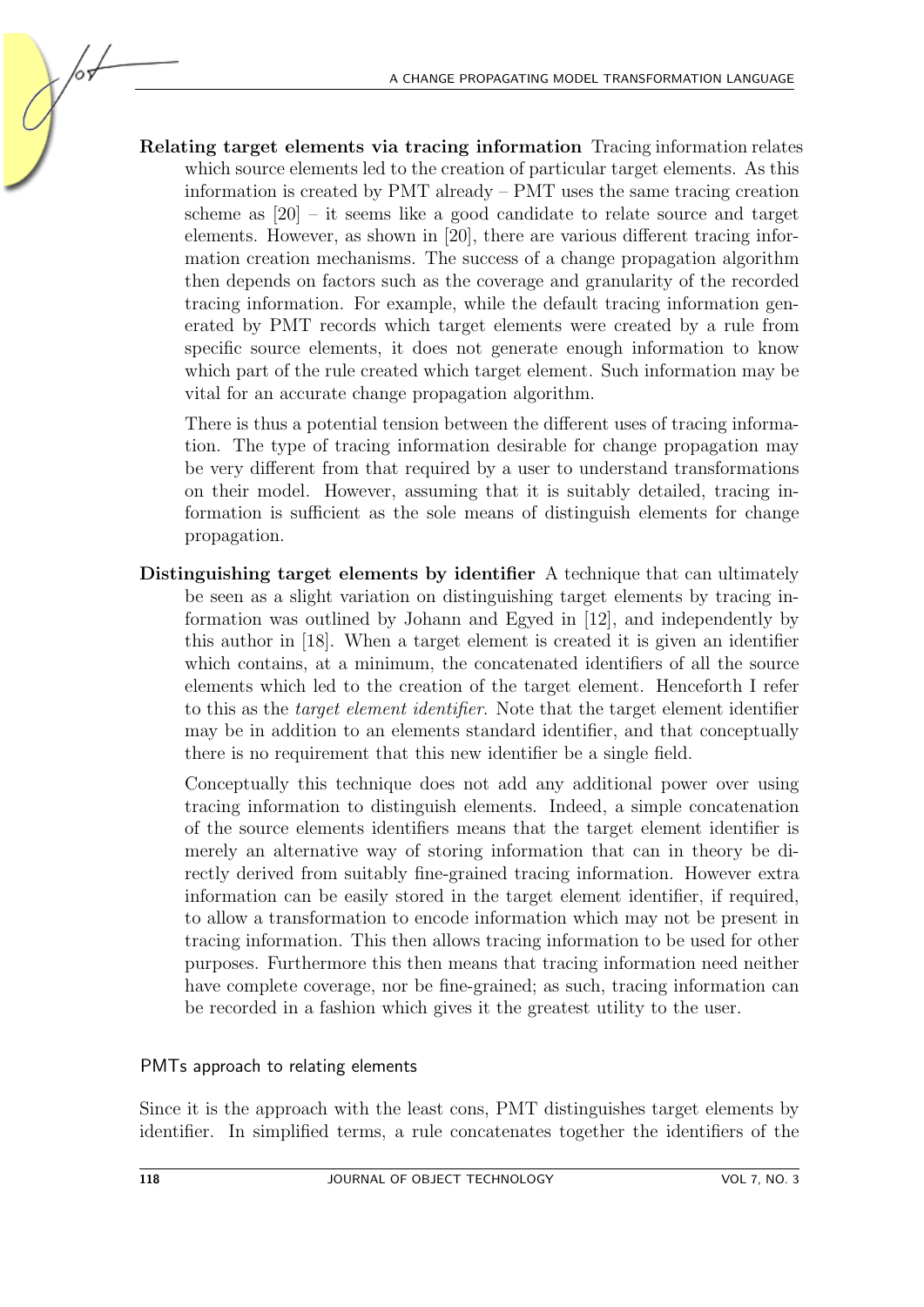source elements it has matched, and then sees if an element with such an identifier already exists in the target model. If no such element exists, PMT creates a new object. However if such an element exists, it is used as the basis for further operations. Creating suitable target element identifiers is thus a significant part of PMT.

Fundamentally target element identifiers need to satisfy two criteria: that they are unique with respect to particular source elements and a particular rule execution; that they can be created deterministically across multiple transformation executions to allow changes to be propagated multiple times. In order to satisfy these two criteria, PMTs approach to creating identifiers is somewhat more sophisticated than has been suggested, or indeed described in previous publications.

From a purely implementation point of view, PMT uses the mod id field in model elements to store identifiers. As can be seen from e.g. figure [6,](#page-9-0) this field stores a string. By default each new model element is given a unique string identifier (a number starting from 0 and monotonically increasing when a new element is created), but new model elements can be assigned an arbitrary model identifier.

Concatenating the identifiers of source elements is not sufficient on its own to generate unique target element identifiers, since the same source elements may be used in more than one rule execution. PMT thus also integrates the name of the rule being executed into the target identifier to ensure that target element identifiers are unique. This is sufficient when a rules target clauses contain a single model element expression which executes only once. If a rule has multiple model element expressions in its target clauses, or if a model element expression can execute more than once in a single execution of a rule, then a single target element identifier might result in multiple target elements being created with the same identifier. In order to ensure uniqueness, each rule execution keeps a counter of how many times model element expressions have been executed during the execution. This counter is incorporated into the target element identifier of model element expressions, thus ensuring the uniqueness of the identifiers even when a rule executes more than one model element expression.

The general form of a target element identifier in PMT is thus as follows:

#### <rule name> <model element expression execution #> <union of source identifiers>

Using this template, one can interpret the identifiers of target elements in figure [6](#page-9-0) with respect to the transformation of section [4.](#page-6-2)

There is one last potential cause of conflict in the generation of target model identifiers: executing the same rule with the same source elements more than once could lead to conflicting target identifiers being generated. To avoid this possibility, PMT rules keep a cache of source elements that have already transformed: if a rule matches against the same source elements as it did in a previous execution, then the target elements produced in that previous execution are returned. Note that this design decision is vital to ensure the uniqueness of model element identifiers.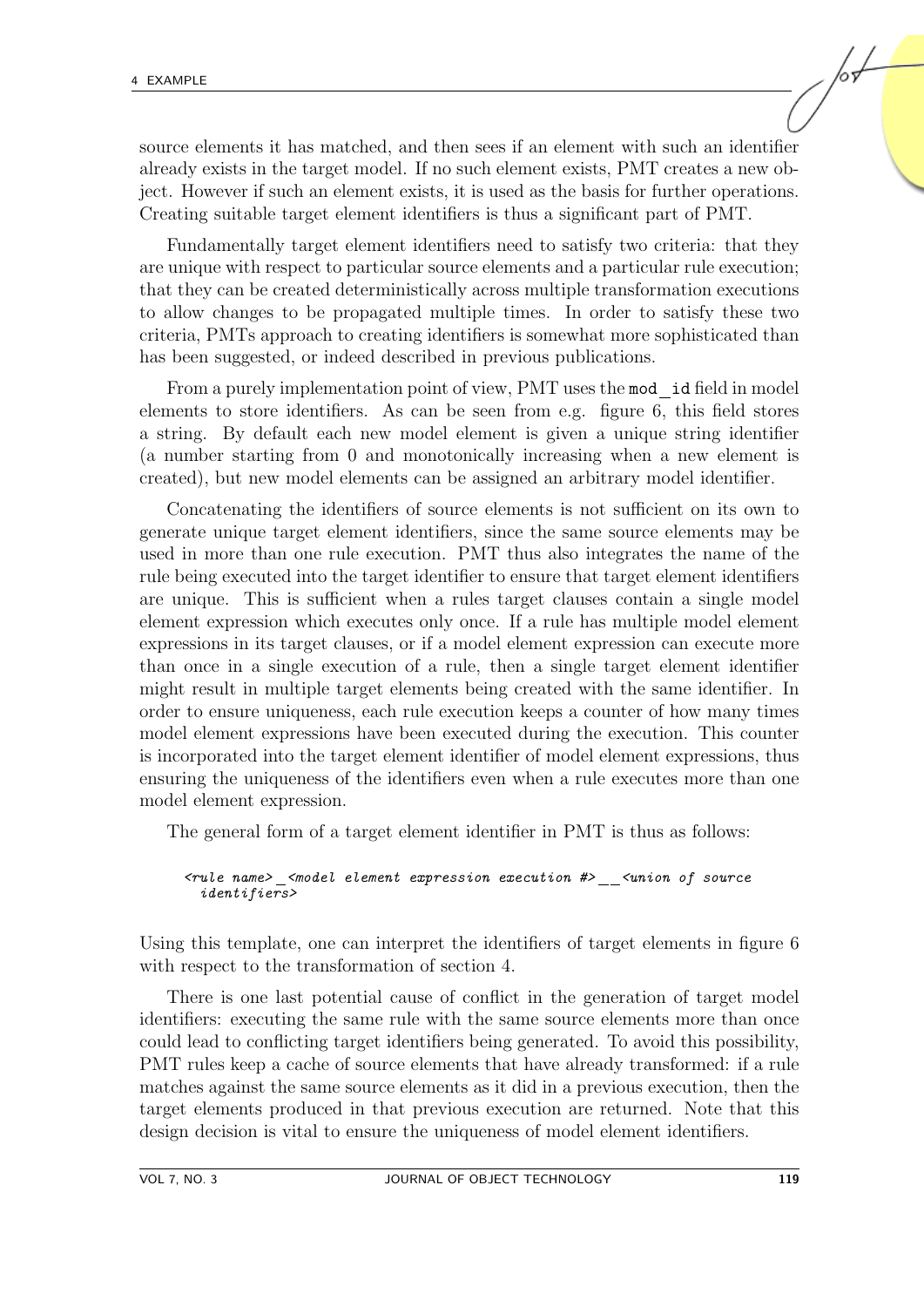## 5 EXTENDING THE EXAMPLE

The example presented in section [4](#page-6-2) showed a transformation executing in fully conservative mode. In this section I show how PMT can execute in semi-conservative mode, that is PMT attempts to forcibly propagate all changes. In order to do this we have to make changes to the transformation itself. The updated transformation is as follows:

```
1 import PMT.mt
2
3 $<<PMT.mt>>:
4 transformation Classes_To_Tables
5
6 rule Class To Table:
7 srcp:
8 (Class, \langle c \rangle) [name == \langle n \rangle, attrs == \langle \&)]
9
10 tgtp:
11 (Table)[name := n, cols :>= all_columns, pkey :>= primary_key_columns]
12
13 tgt_where:
14 all_columns := []
15 primary_key_columns := []
16 for attr := A.iterate():
17 new_columns := self.transform([""], [attr]).flatten()
18 all_columns.extend(new_columns)
19 if attr.is_primary == 1:
20 primary_key_columns.extend(new_columns)
21
22 rule Attr_Class_To_Columns:
23 srcp:
24 (String, <prefix>)[]
25 (Attribute) [name == \langle n \rangle, type == (Class) [name == \langle cn \rangle, attrs == \langle CA \rangle]]
26
27 tgtp:
28 self.transform([concat_name(prefix, n)], [ca]) for ca := CA.iterate()
29
30 rule Attr_PDT_To_Columns:
31 srcp:
32 (String, <prefix>)[]
33 (Attribute)[name == \langle n \rangle, type == (PrimitiveDataType)[name == \langle pn \rangle]]
34
35 tgtp:
36 [(Column)[name := concat_name(prefix, n), type := pn]]
```
The only changes made to this updated transformation are in the *model element* expressions in the target clauses of rules. Previously it was possible to think of both source and target clauses containing patterns; indeed PMT's syntax has been deliberately designed to encourage this. However it is now necessary to differentiate the purely matching model element patterns in source clauses from the constructive – and potentially updating – model element expressions in target clauses. Where before each slot comparison (see section [3\)](#page-4-0) in model element expressions was  $==$ , conformance operators such as the following can be used in model element expressions: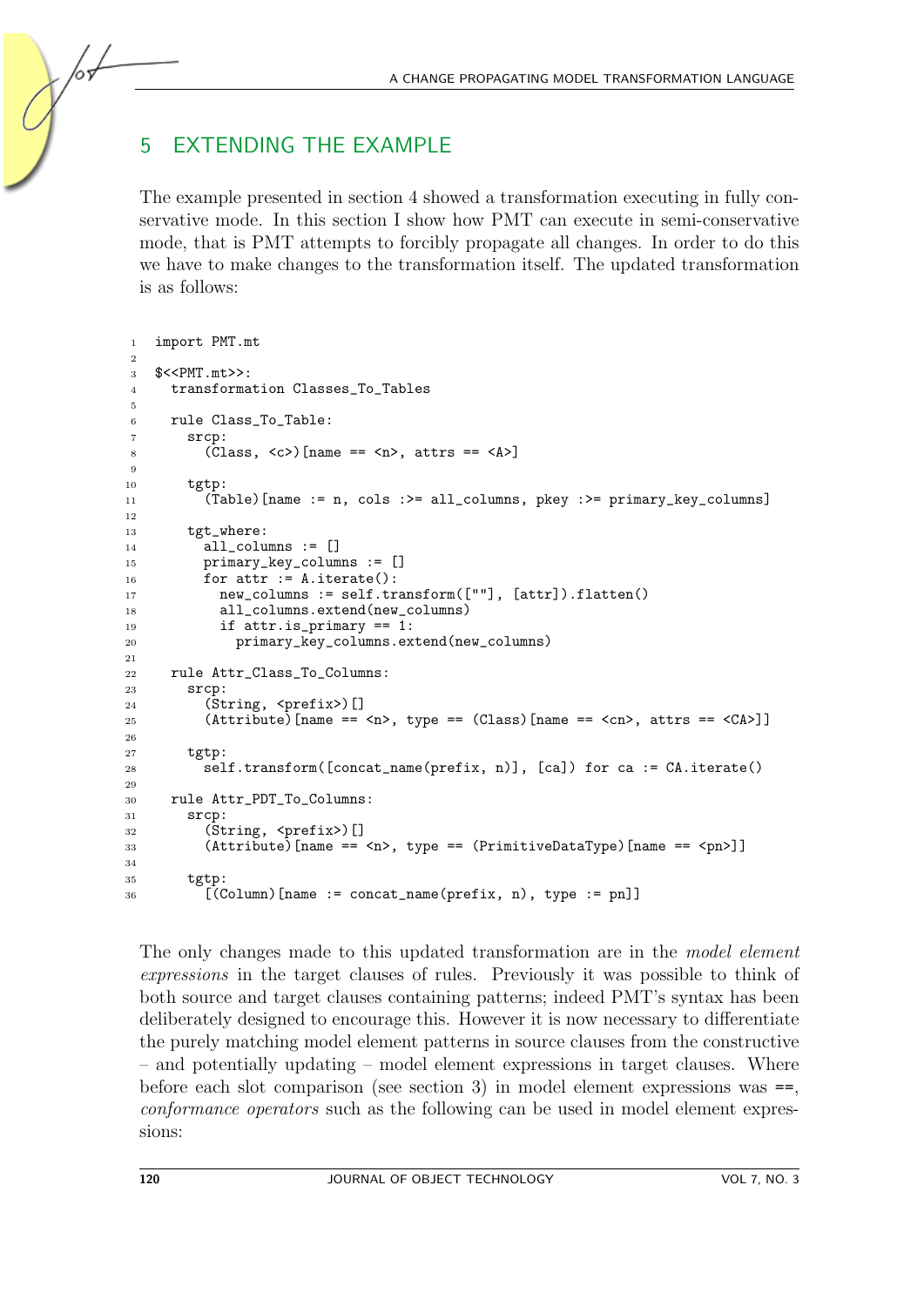| Operator   Name   |        | Description                                                                   |
|-------------------|--------|-------------------------------------------------------------------------------|
| $x := y$          | update | Forcibly sets the value of slot $x$ to $y$ .                                  |
| $x \rightarrow y$ |        | <i>update superset</i> The value of slot $x$ must be a non-strict superset of |
|                   |        | $y$ 's value. Any elements in y not present in x will                         |
|                   |        | be added to $x \cdot x$ may contain elements not present                      |
|                   |        | in $y$ .                                                                      |

Running this new transformation on the source model of figure [5,](#page-8-2) the resultant target model is figure [7.](#page-14-0) The most obvious feature of figure [7](#page-14-0) is that there are now no elements in red – all the conflicts of figure [6](#page-9-0) have been automatically resolved.



<span id="page-14-0"></span>Figure 7: Target model after changes propagated.

The execution strategy for transformations using conformance operators such as those listed above is exactly the same as before. As the transformation executes, it attempts to make target model conformant to the source model and itself by adding or altering elements as needed. If it is unable to make an element conformant, it is possible for conflicts to be raised in the same style as before, although it is rare to hit such cases in practice.

It is easy to assume that the conformance operators above are really just imperative updating expressions in disguise. However conformance operators such as :>= have both updating and constraint properties, that are vital for change propagating transformations. Taking figures [5](#page-8-2) and [7](#page-14-0) as a basis, let us assume that the user has added an attribute Address of type String to the target class Order, and a column total of type String into the target table Order. Having made these changes, and running the transformation again, an elided version of the target model can be seen in figure [8.](#page-15-1) Not only has the address attribute change been propagated into the target model, but the manually added total column has been left untouched.

The update superset conformance operator is particularly interesting since it does not imply, or force, the value of the slot in the target element to be directly equal to the value generated by the model expression. Instead, the value of the slot in the /००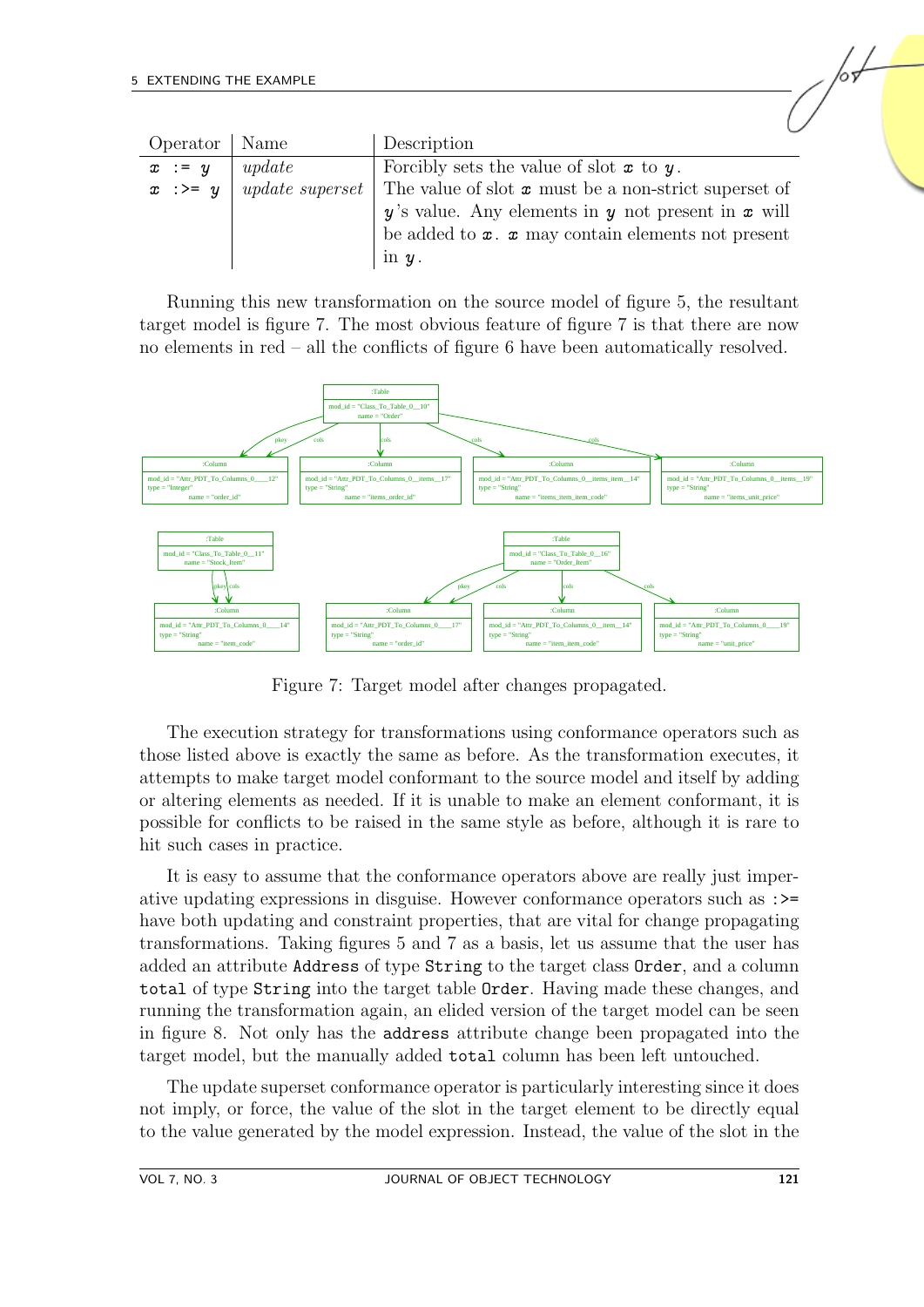target element is altered to make sure it contains all the elements that the model expression says it should have; if it has extra elements then those are left intact. I believe this ability to non-destructively propagate changes – i.e. to leave manually modified elements of the target model alone when they do not conflict with the transformation – is vital for real-world change propagating transformations. Note that although PMT contains several other conformance operators, the := and :>= are by far the most commonly used in practise.



<span id="page-15-1"></span>Figure 8: An elided version of a user-modified target model after changes propagated.

One important point that may not be immediately obvious is that transformation writers still need to use careful thought to determine when each should be used. For example, an inexperienced transformation writer may choose to use the update operator in all slot conformances, since this will ensure that all changes made to the source model are propagated automatically to the target model. However if the slot in question contains a set then the users' manual changes made in the target model will be destroyed. In such cases, one would generally expect the transformation writer to use the updating slot conformance operator. In some cases, however, the transformation writer may deliberately wish to ensure that the target model contains the transformed set elements, and nothing else, in which case the update conformance operator is the correct choice. Knowledge of the appropriate situations for each conformance operator is likely to be gathered only through knowledge of the source and target domains, and experience with the change propagating approach.

## Removing source elements

<span id="page-15-0"></span>Removing elements from the source model poses a special challenge to change propagation. As explained previously, PMT's approach to propagating changes has always been to propagate new or changed source elements to the target model. If the user removes an element from the source model, one would expect the appropriate el $e$  ement(s) to be removed from the target model on propagation. This requirement may at first appear to be solved by examining all target elements at the end of a transformation execution, and removing those elements which were not created as the direct result of transforming one or more source elements. However this simple solution would also delete any elements manually added to the target model by the user, and as such is clearly not suitable for the use cases PMT is aimed at. The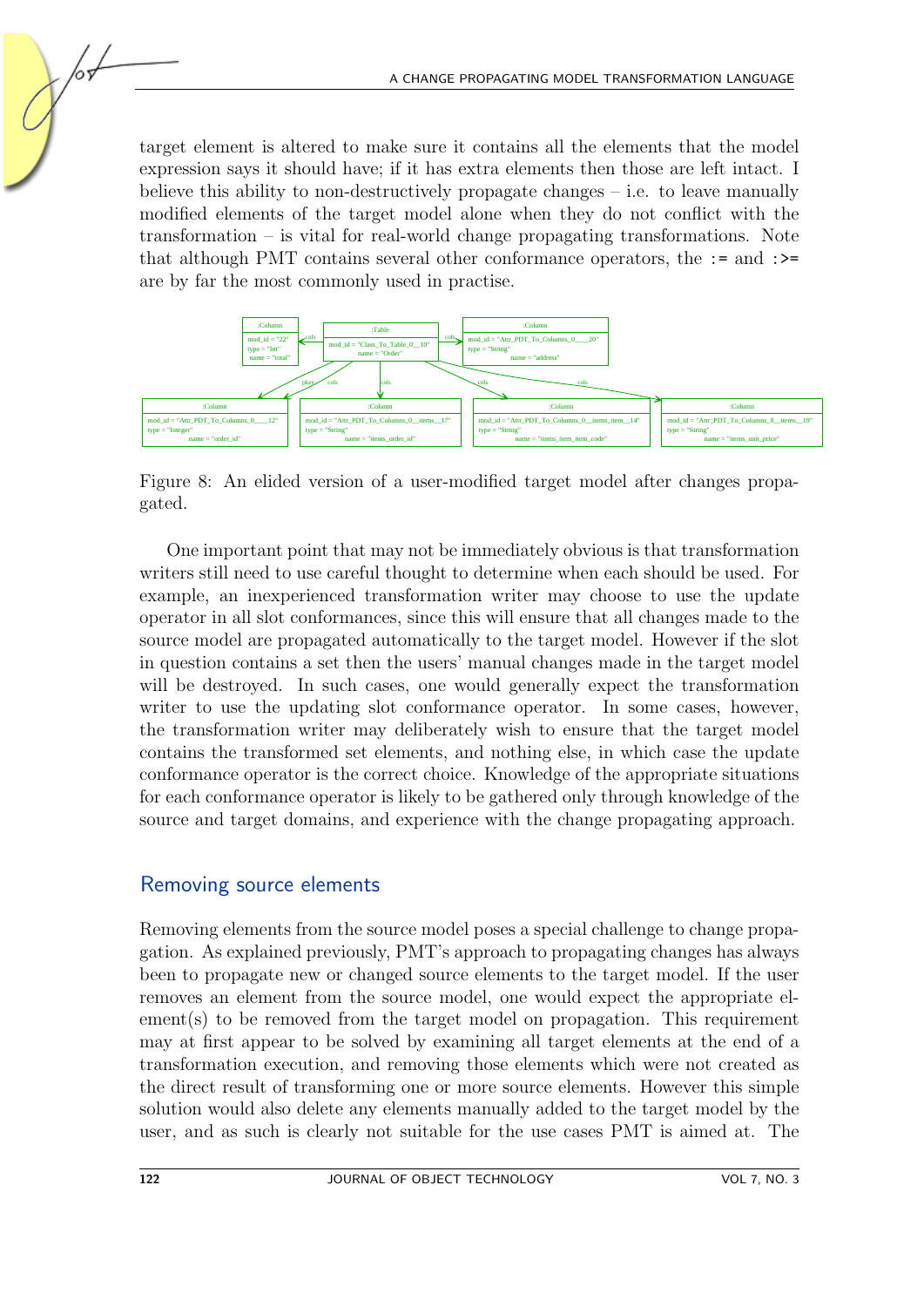critical problem is therefore to distinguish which seemingly superfluous elements in the target model have been manually added by the user, and which are no longer a part of the transformation.

In order to determine which elements can be safely deleted in the target model, PMT utilises tracing information – both that generated by an execution of the transformation, and that generated by its previous execution. After changes have been propagated, a PMT transformation examines every element in the target model, checking whether it is referenced in either or both of the current and previous tracing information. Based on this, PMT draws a conclusion about the origins of the element and whether it is a candidate for removal. The four possibilities for an element are as follows:

| In previous | In current | Conclusion                                      | Candidate |
|-------------|------------|-------------------------------------------------|-----------|
| tracing     | tracing    |                                                 | for       |
| info.?      | info.?     |                                                 | removal?  |
|             |            | Target element previously created by            | $\times$  |
|             |            | PMT.                                            |           |
| $\times$    |            | element newly created<br>Target<br>$\mathbf{b}$ | $\times$  |
|             |            | PMT.                                            |           |
| $\times$    | $\times$   | Target element manually added to tar-           | $\times$  |
|             |            | get by user.                                    |           |
|             | $\times$   | Target element previously created by            |           |
|             |            | PMT; corresponding source element               |           |
|             |            | now deleted.                                    |           |

Once every element has been examined, PMT performs a garbage collection style 'mark and sweep' [\[13\]](#page-19-10), using the transformed root set of source elements as the starting point. Any self-contained cycle consisting solely of elements marked as being candidates for removal, is then removed from the target model. The need to identify self-contained cycles of such elements is to prevent the removal of elements cause the target model to become ill-formed. This could occur if elements are removed from the model even though they are referred to by other objects.

## 6 RELATED WORK

Only three model transformation approaches are of potential interest with respect to change propagation: BOTL [\[4\]](#page-18-6), Johann and Egyed's approach [\[12\]](#page-19-2), and XMOF [\[6\]](#page-18-7).

BOTL restricts itself to bijective transformations which is extremely limiting as the majority of real-world transformations fail to satisfy either or both of the injective (commonly known as 'one-to-one') and surjective (commonly know as 'onto') criteria that this requires.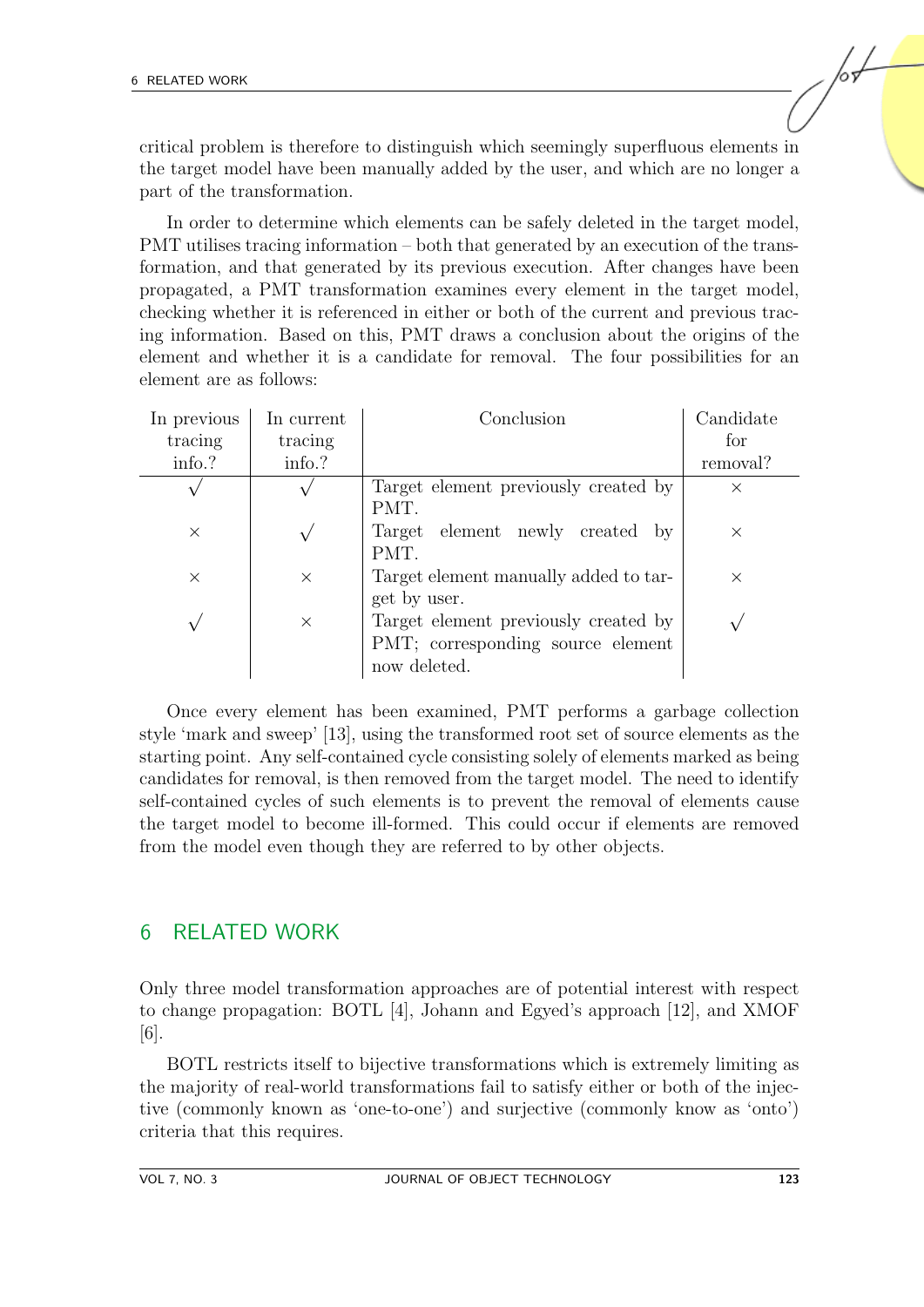The XMOF approach is interesting in that it uses full constraint solving to tackle the problem of bidirectional change propagating model transformations. However bidirectional transformations – stateless or change propagating – introduce significant extra complexity into the transformation process. There are two issues with XMOF that make it rather difficult to use. First, by its very nature, and even with perfectly specified systems, it can take an unbounded amount of time to solve constraints and execute. Second, it places a significant burden on the user to make sure that the constraints they specify completely describe the transformation — if they fail to do this, the resulting transformation is likely to either produce arbitrary results each time it is run, or to run out of memory as it attempts to enumerate all matching values.

Johann and Egyed's approach is the most interesting of the three, and the closest in spirit to PMT, as it tackles unidirectional change propagating model transformations; however it explains only one aspect of its approach in detail, and furthermore is incapable of correctly propagating some important types of changes. Specifically, the approach attempts to optimise propagation so that only updates local to the change are propagated. As shown in [\[19\]](#page-19-4), local changes sometimes have global effects on the transformation. Because PMT effectively performs a full transformation every time it propagates changes, it can correctly propagate such changes.

## 7 LIMITATIONS AND FUTURE WORK

Although PMT is successful in many ways, as a first-generation change propagating approach, there are several directions in which future work could usefully go. For example, it might be possible to optimise many simple types of changes so that only a subsection of the transformation is rerun; [\[19\]](#page-19-4) has more some more concrete suggestions along these lines.

Looking in a completely different direction, PMT fundamentally works on the basis of continually updating the target model. An interesting area of research would be for PMT to change to producing diff's against the target model (as in section [4\)](#page-9-1), keeping a complete history of such diffs. This would allow the target model to be manually manipulated by the user, who could choose which aspects of which diffs to include at any given point, in analogous fashion to textual version control systems. By keeping a history of diffs, PMT might also be able to make more intelligent decisions about element deletion by taking into an account an elements entire history.

## 8 CONCLUSIONS

In this paper I have presented the PMT change propagating model transformation language. I explained in detail how PMT approaches the task of change propagation. My aim in this has not been to present PMT as the definitive change propagating

105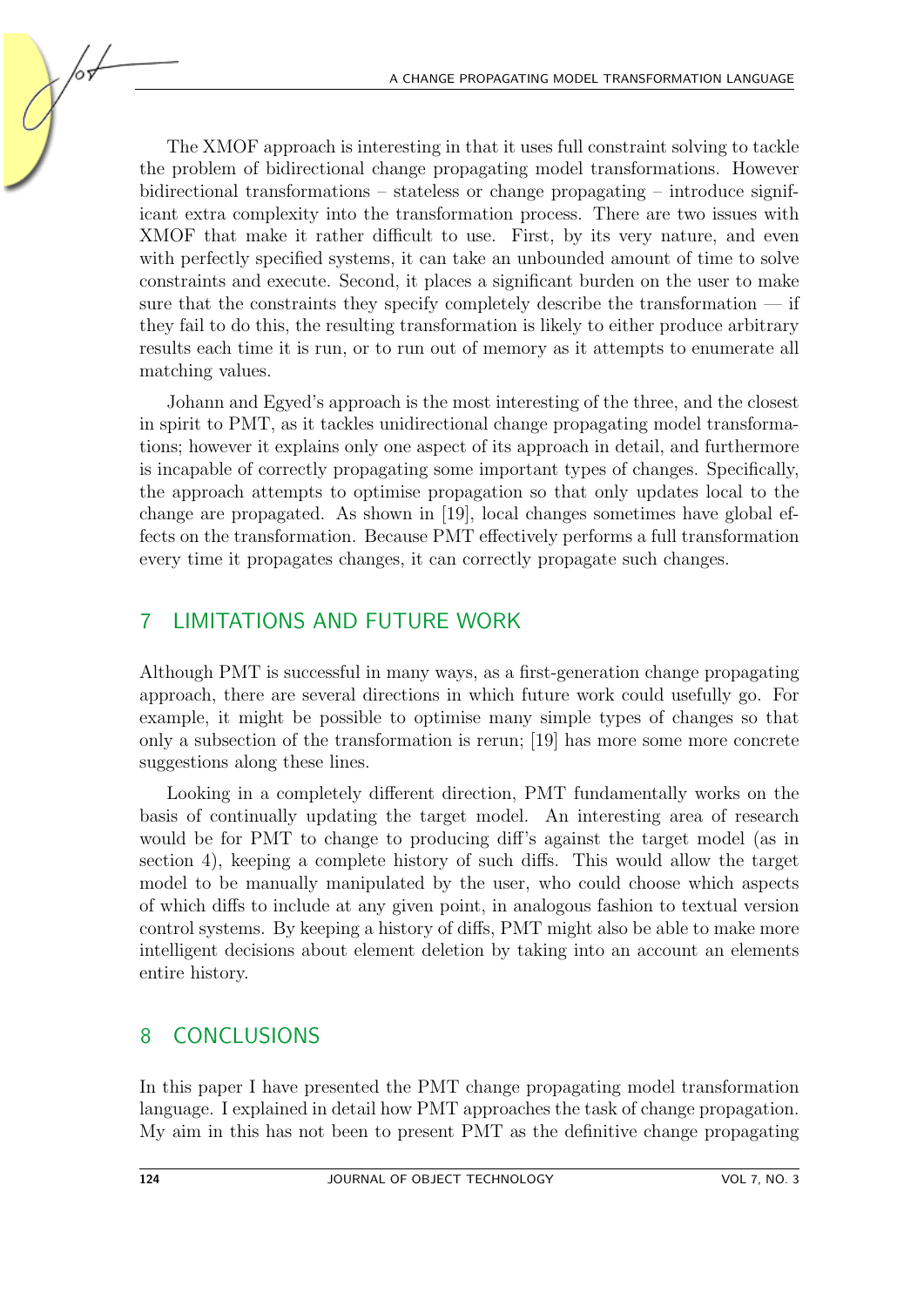model transformation approach; rather it has been to explore some of fundamentals of change propagation, to show workable design decisions for a resulting system, as well as to show how it works in practise. I therefore hope that PMT's approaches to transformation execution, target element identifiers, conformance operators, element removal and so on serve as a useful reference for future transformation users and language authors.

This research was funded by a grant from Tata Consultancy Services.

## **REFERENCES**

- <span id="page-18-4"></span>[1] M. Alanen and I. Porres. Change propagation in a model-driven development tool. Presented at WiSME part of UML 2004, October 2004.
- <span id="page-18-5"></span>[2] S. M. Becker, T. Haase, and B. Westfechtel. Model-based a-posteriori integration of engineering tools for incremental development processes. SoSYM, 2004. To appear.
- <span id="page-18-0"></span>[3] J. Bézivin and S. Gérard. A preliminary identification of MDA components. In Generative Techniques in the context of Model Driven Architecture, Nov 2002.
- <span id="page-18-6"></span>[4] P. Braun and F. Marschall. Botl – the bidirectional object oriented transformation language. Technical Report TUM-I0307, Institut für Informatik der Technischen Universität München, May 2003.
- <span id="page-18-8"></span>[5] Compuware. OptimalJ, 2004. http://www.compuware.com/products/optimalj/.
- <span id="page-18-7"></span>[6] Compuware and Sun. XMOF queries, views and transformations on models using MOF, OCL and patterns, August 2003. OMG document ad/2003-08-07.
- <span id="page-18-3"></span>[7] K. Czarnecki and S. Helsen. Classification of model transformation approaches. In J. Bettin, G. van Emde Boas, A. Agrawal, E. Willink, and J. Bézivin, editors, Second Workshop on Generative Techniques in the context of Model Driven Architecture, October 2003.
- <span id="page-18-9"></span>[8] DSTC, IBM, and CBOP. MOF query / views / transformations first revised submission, August 2003. OMG document ad/2003-08-03.
- <span id="page-18-2"></span>[9] T. Gardner, C. Griffin, J. Koehler, and R. Hauser. Query / views / transformations submissions & recommendations towards final standard, August 2003. OMG document ad/03-08-02.
- <span id="page-18-1"></span>[10] A. Gerber, M. Lawley, K. Raymond, J. Steel, and A. Wood. Transformation: The missing link of MDA. In A. Corradini, H. Ehrig, H.-J. Kreowski, and G. Rozenberg, editors, Graph Transformation: First International Conference, ICGT 2002, pages 90–105, October 2002.